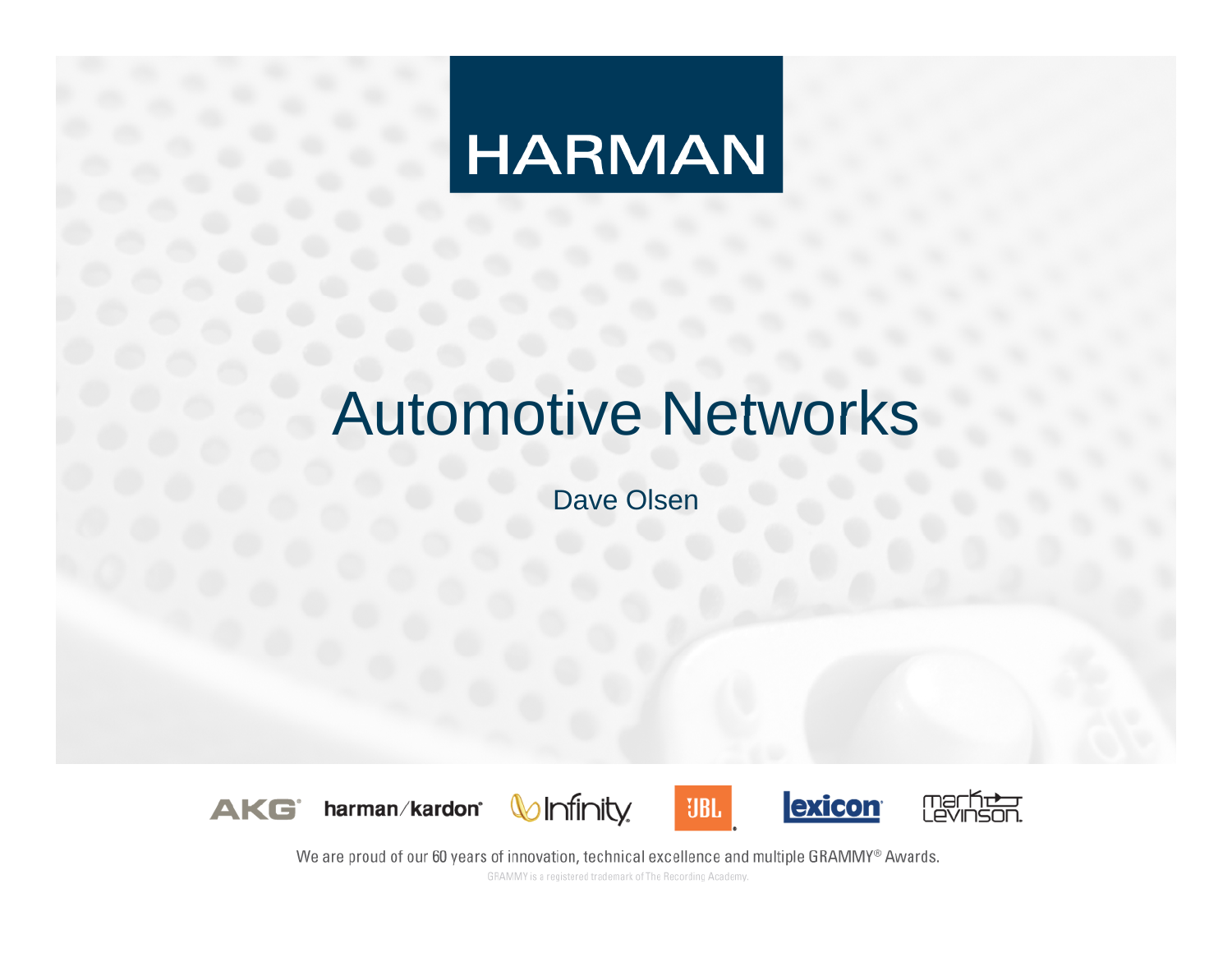#### **Automotive Topology**

# **HARMAN**

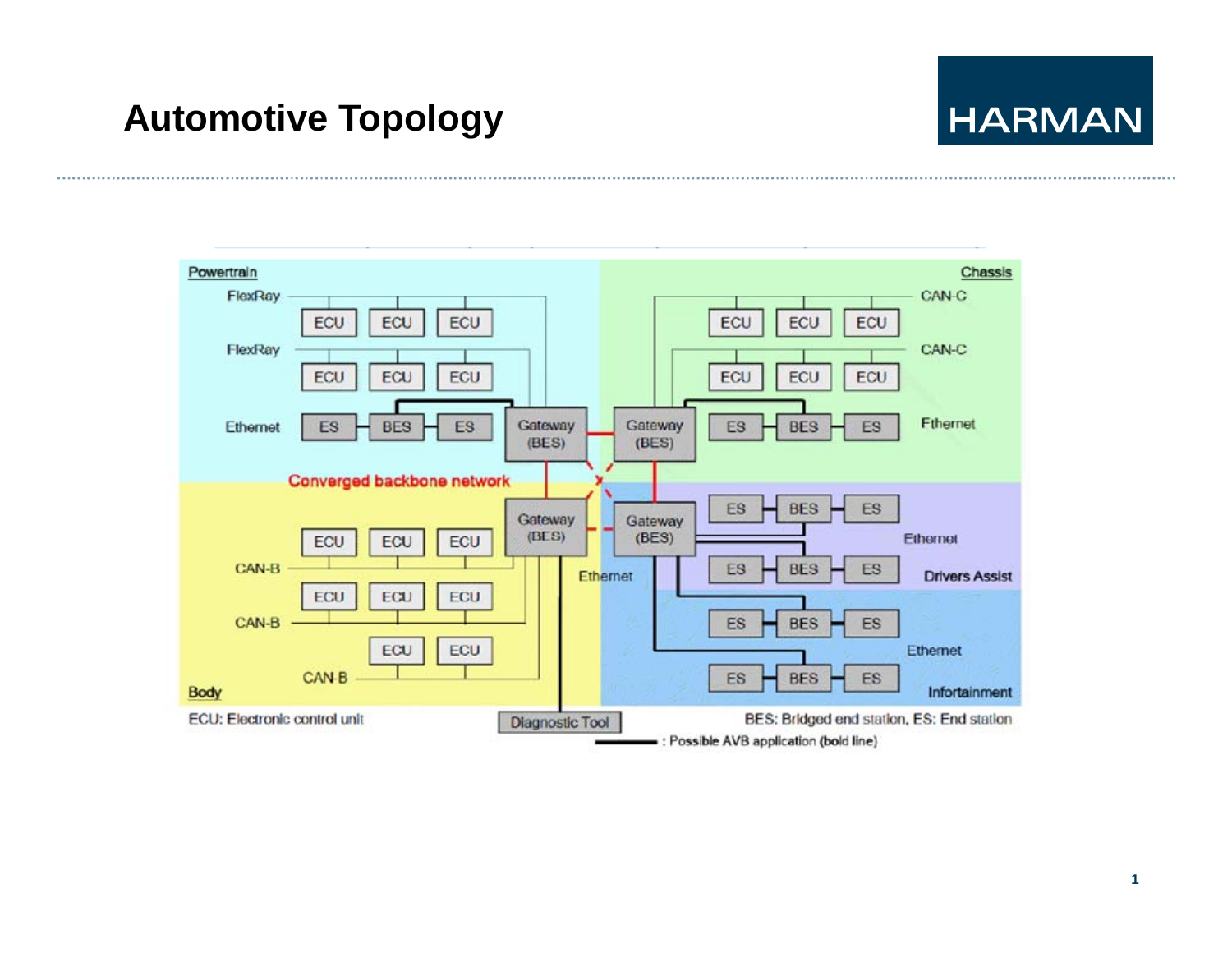# **HARMAN**

#### **Automotive Network**

- Increasing demand for bandwidth
- Desire to reduce number of networking technologies
	- LIN, CAN, FlexRay, MOST
- Distributed System need synchronization
- Guaranteed QOS required
- Guaranteed Latency required
- 50-70 ECU's in a modern car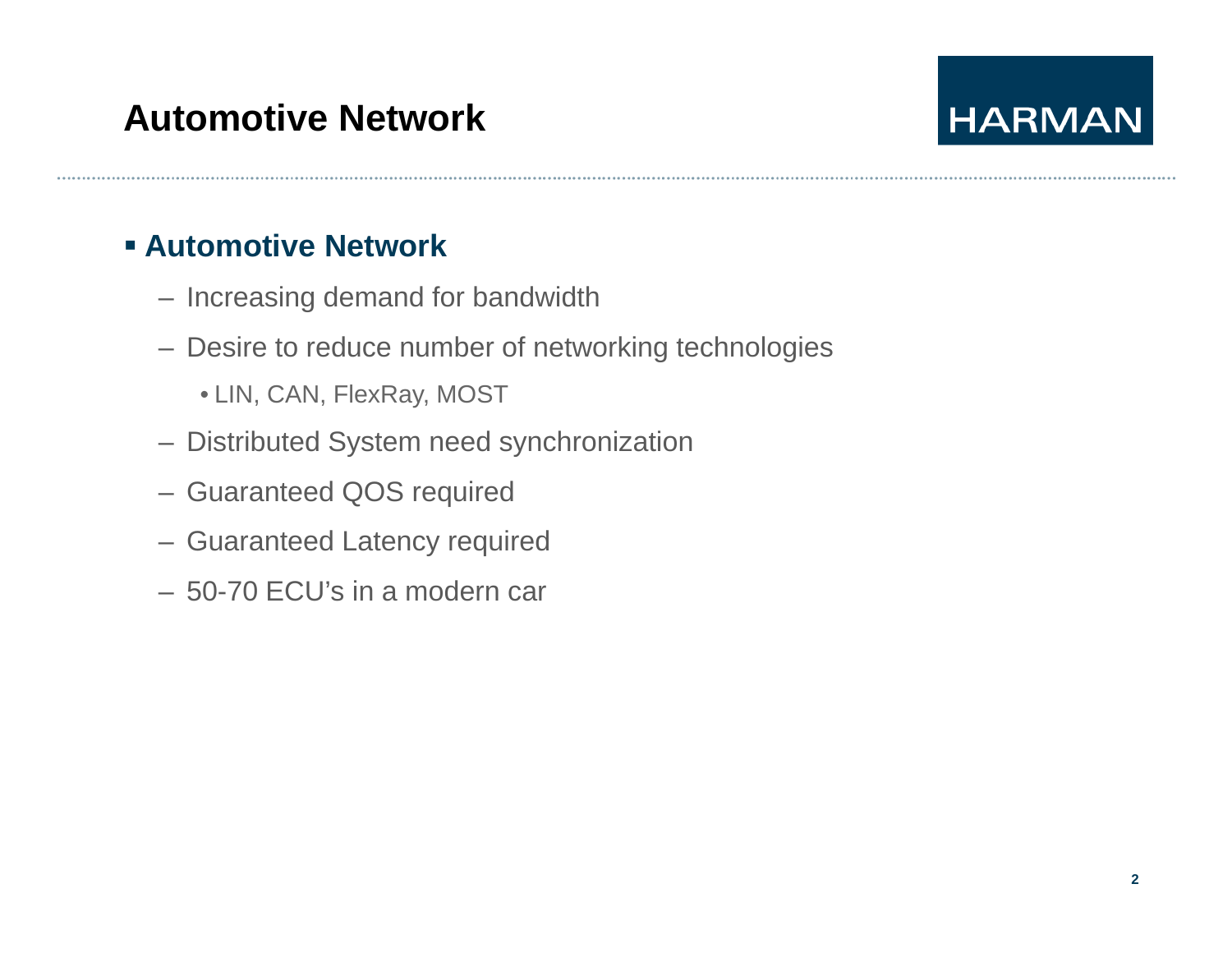# **Automotive Networks**

# **HARMAN**

#### **Current networks**

- MOST
	- Synchronous TDMA Ring
	- 25, 50, 150 Mbps
	- Reserved bandwidth
- CAN
	- CSMA/CR bus system
	- < 1Mbps
	- Prioritized by CAN identifier
- FlexRay:
	- Time-triggered TDMA Bus and/or Star
	- < 10 Mbps
	- Guaranteed Latencies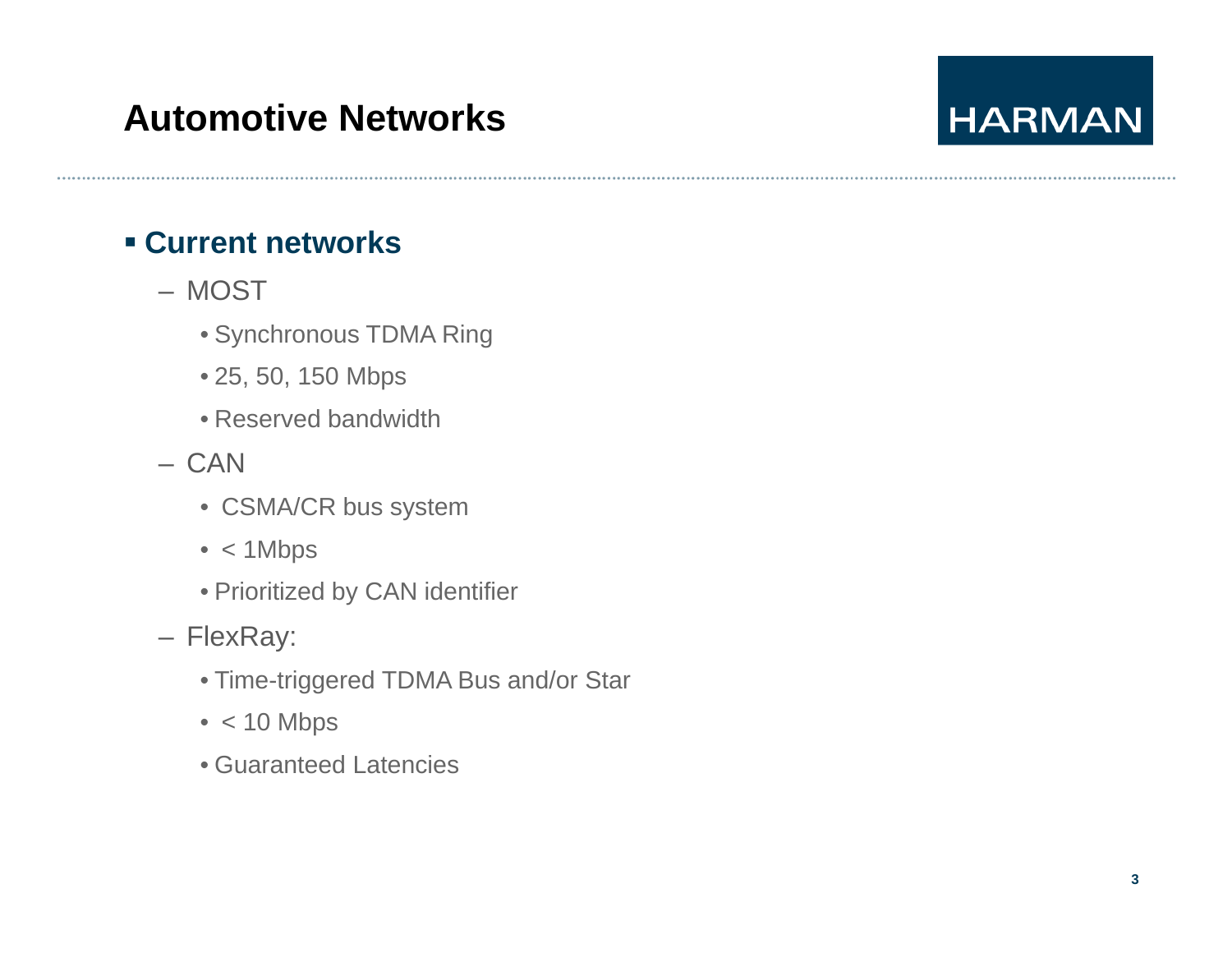# **CAN Messages**

# **HARMAN**

#### **8 bytes of data per frame**

#### **Base or Extended frame format**

- Base: 11 identifier bits
- Extended: 29 identifier bits
- **Messages prioritized by identifier**
- **Low latency for high priority frames**
- **Possible high latency for low priority frames**
- **Messages are unique per transmitter**
- **Two transmitters attempting to send the same message would cause a bus conflict**
- **Cyp g clical/Spontaneous messages**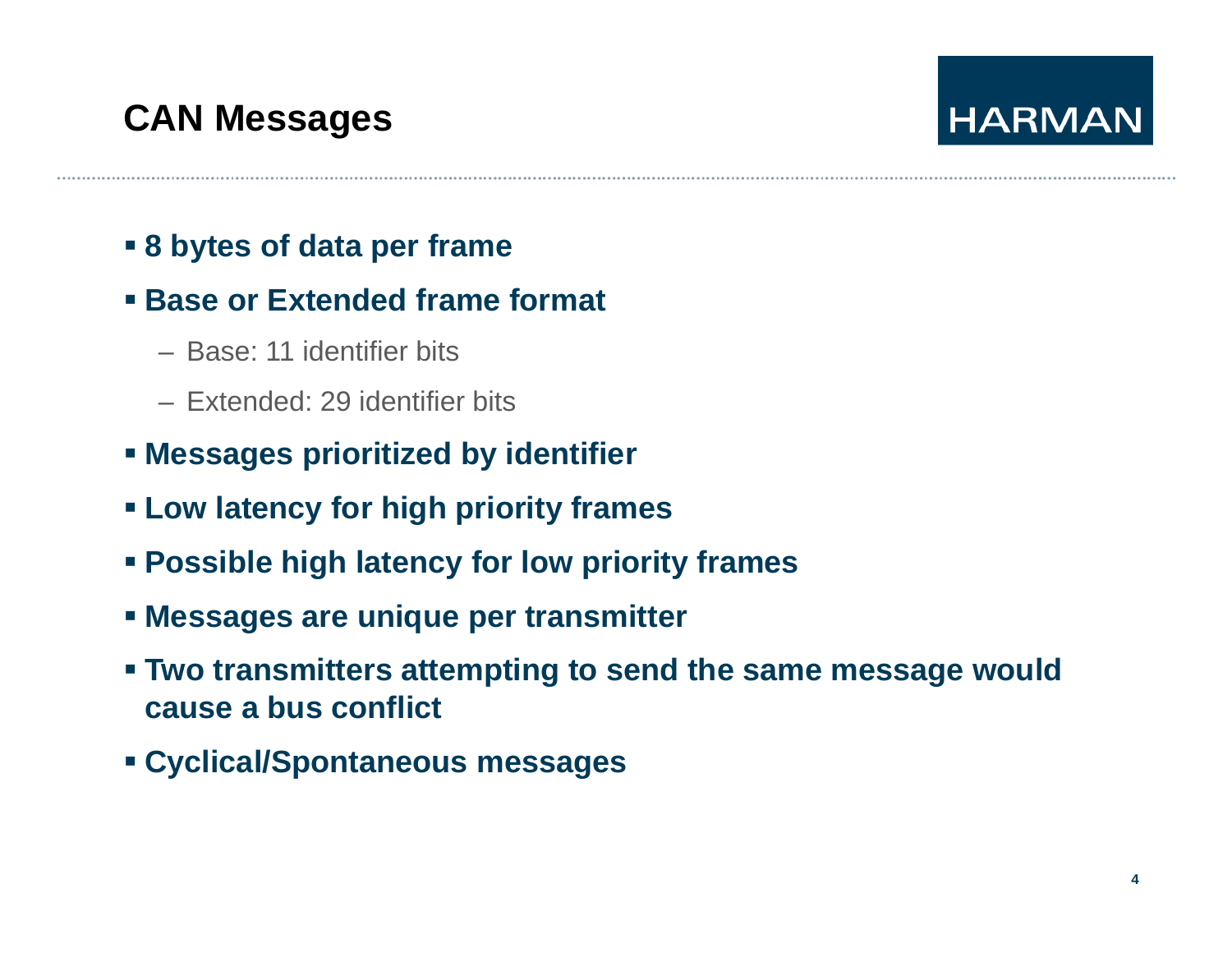



1243 Packets/Second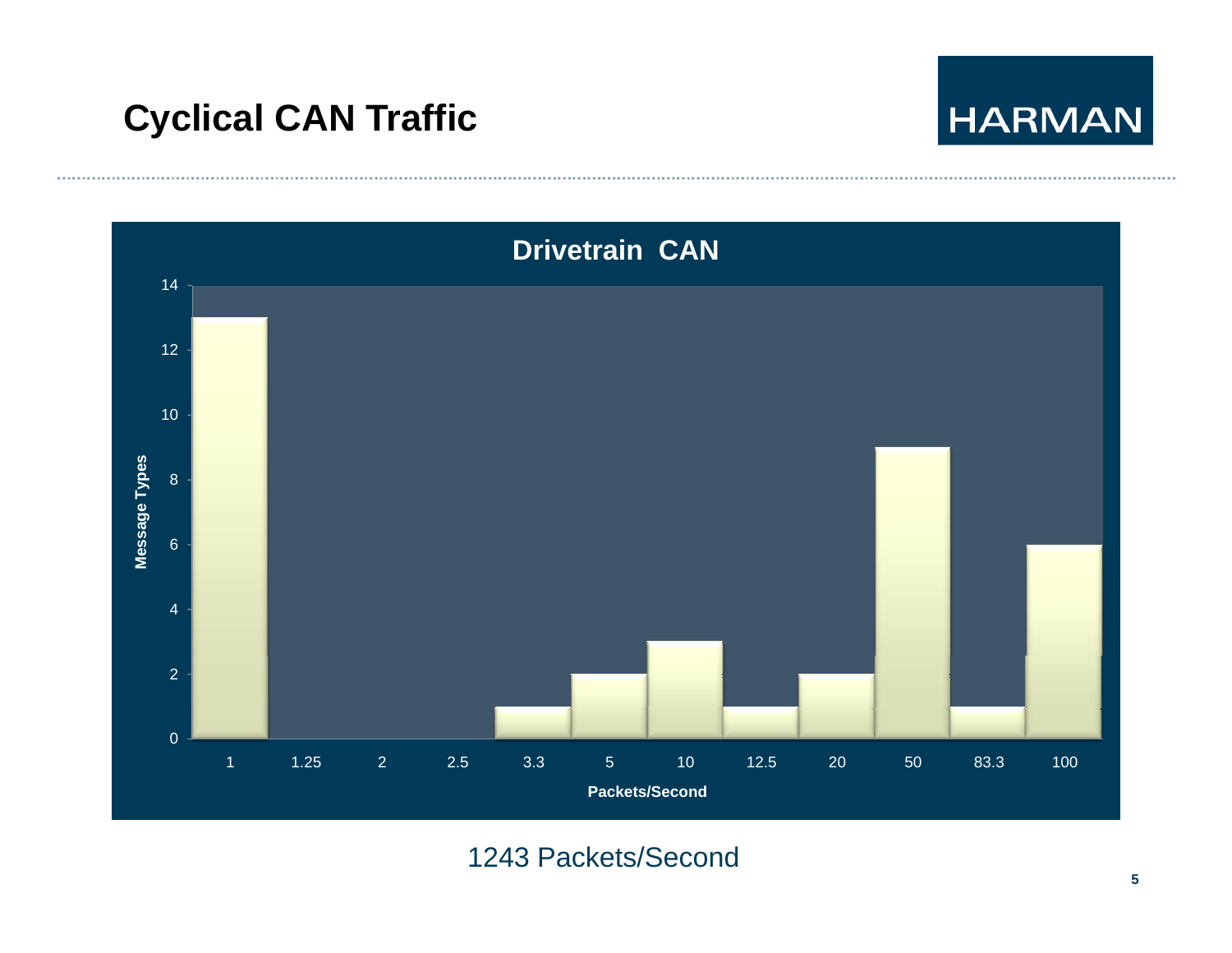



635955 Bits/Second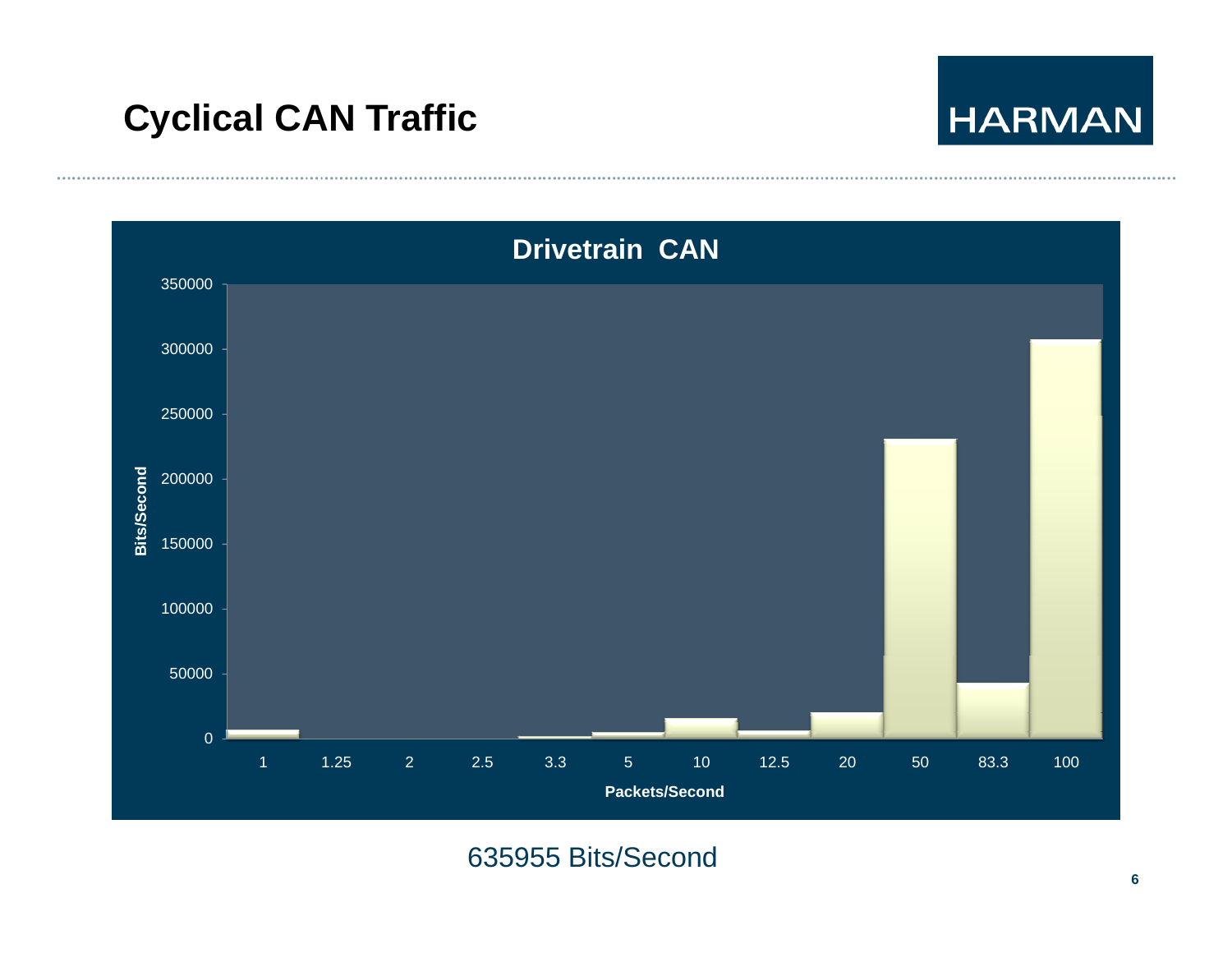......................



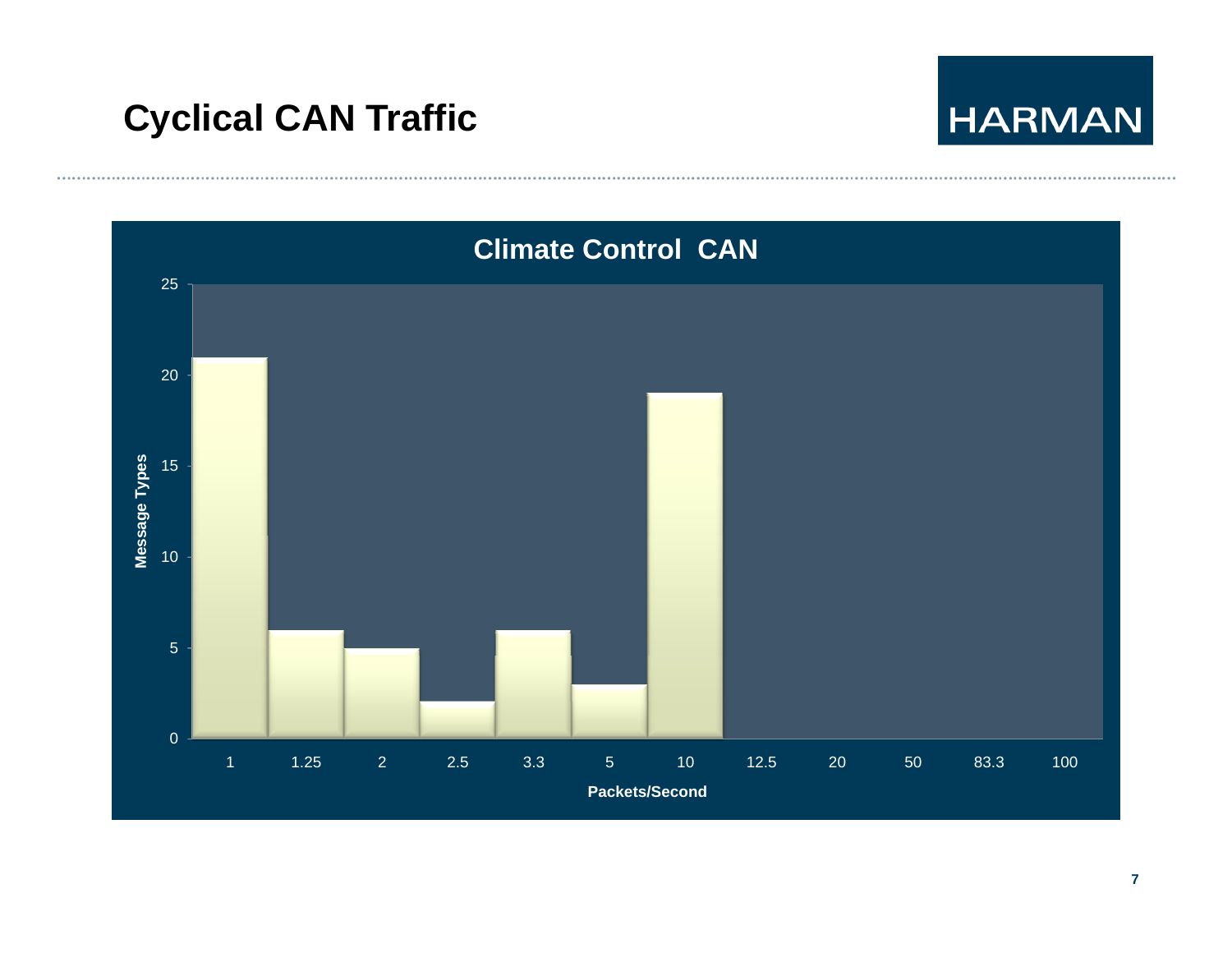

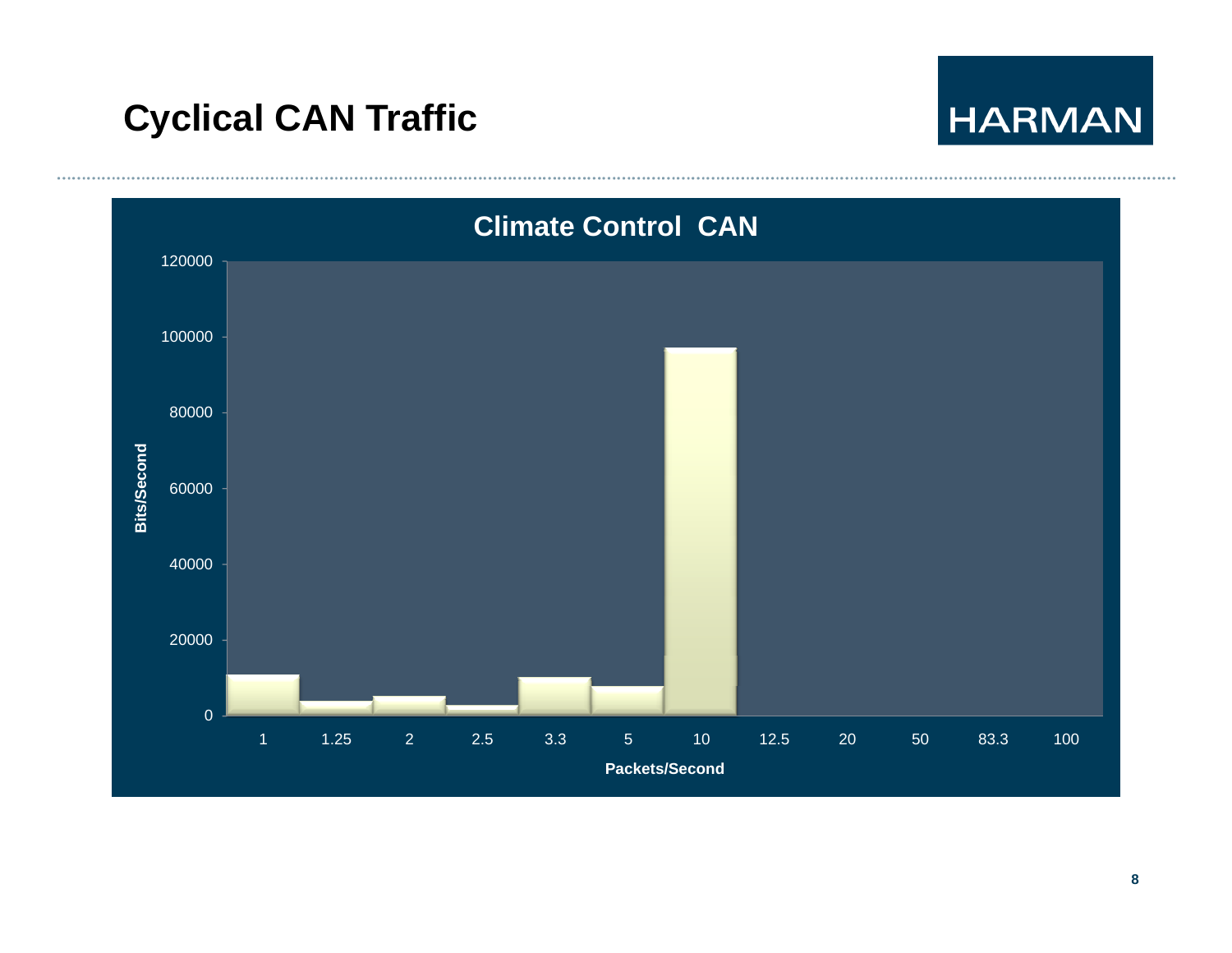# **FlexRay**

# **HARMAN**

#### **Flexible Topology**

- Bus
- Star
- Combination Bus/Star
- Redundant
- **0-254 Data bytes per frame**
- **Synchronized Network Clock**
- **Software TDM**
- **Comm nication C cle Communication Cycle**
	- Static segment, Dynamic segment, Symbol segment, Network Idle Time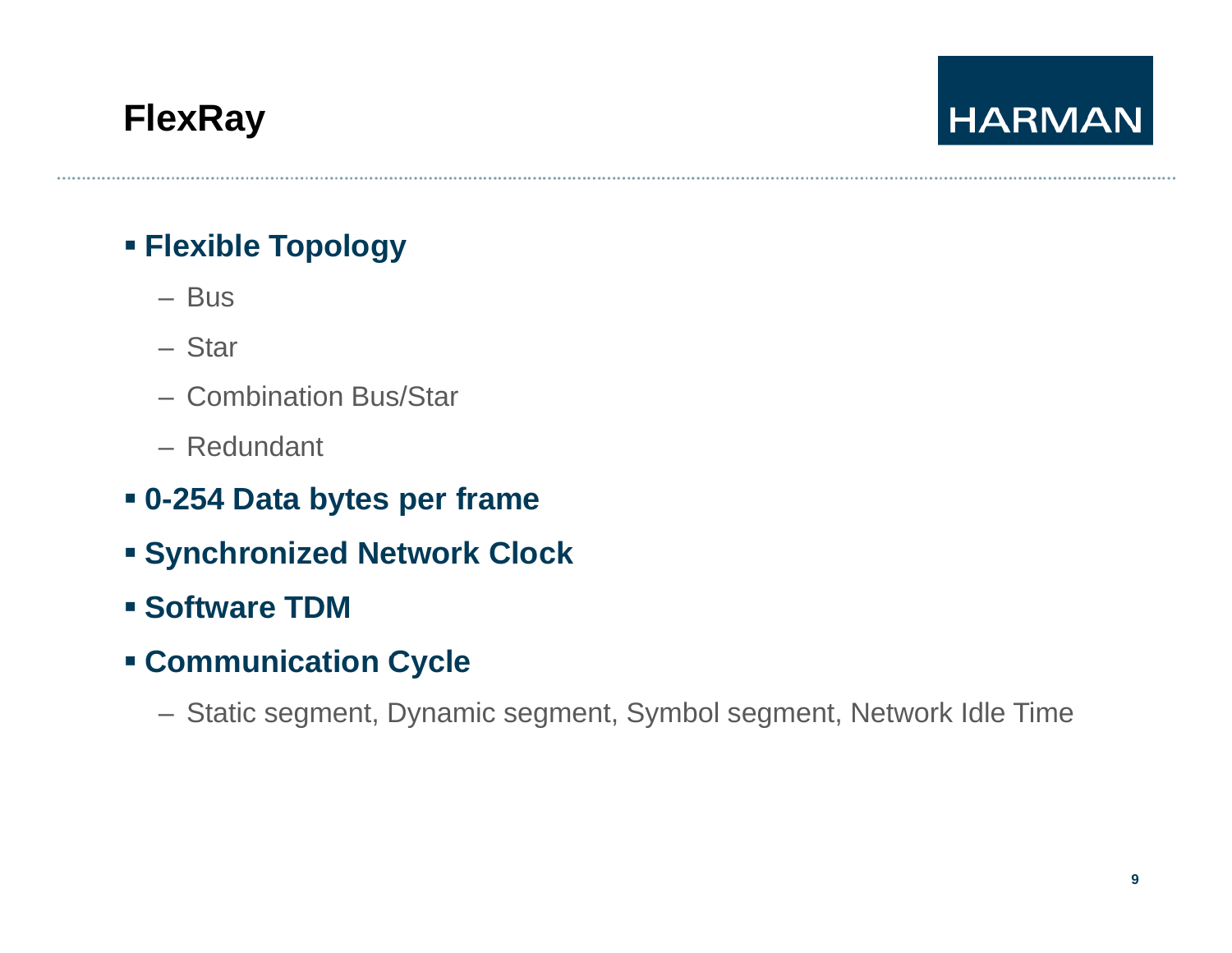# **FlexRay Frame**

# **HARMAN**

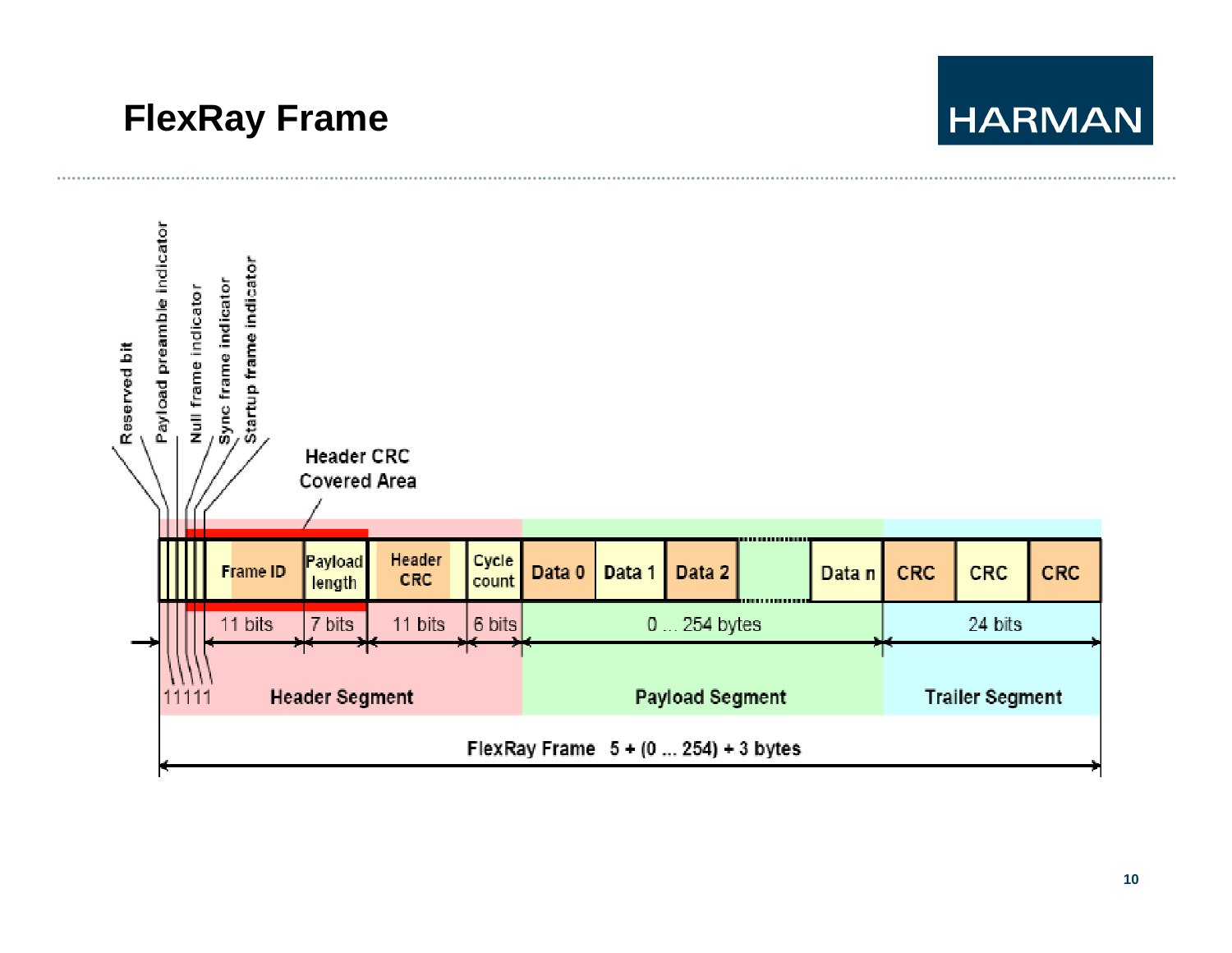# **FlexRay Clock**

# **HARMAN**

#### **Microtick**

- Node's own internal time base
- Derived from a local oscillator
- Free running, not synchronized with system

#### **Macrotick**

- Derived from system wide clock sync algorigthm
- Always an integral number of microticks
	- Number of microticks per macrotick varies from node to node
	- Number of microticks per macrotick can vary from macrotick to macrotick

#### **Transmission cycles start/end on Macrotick boundries**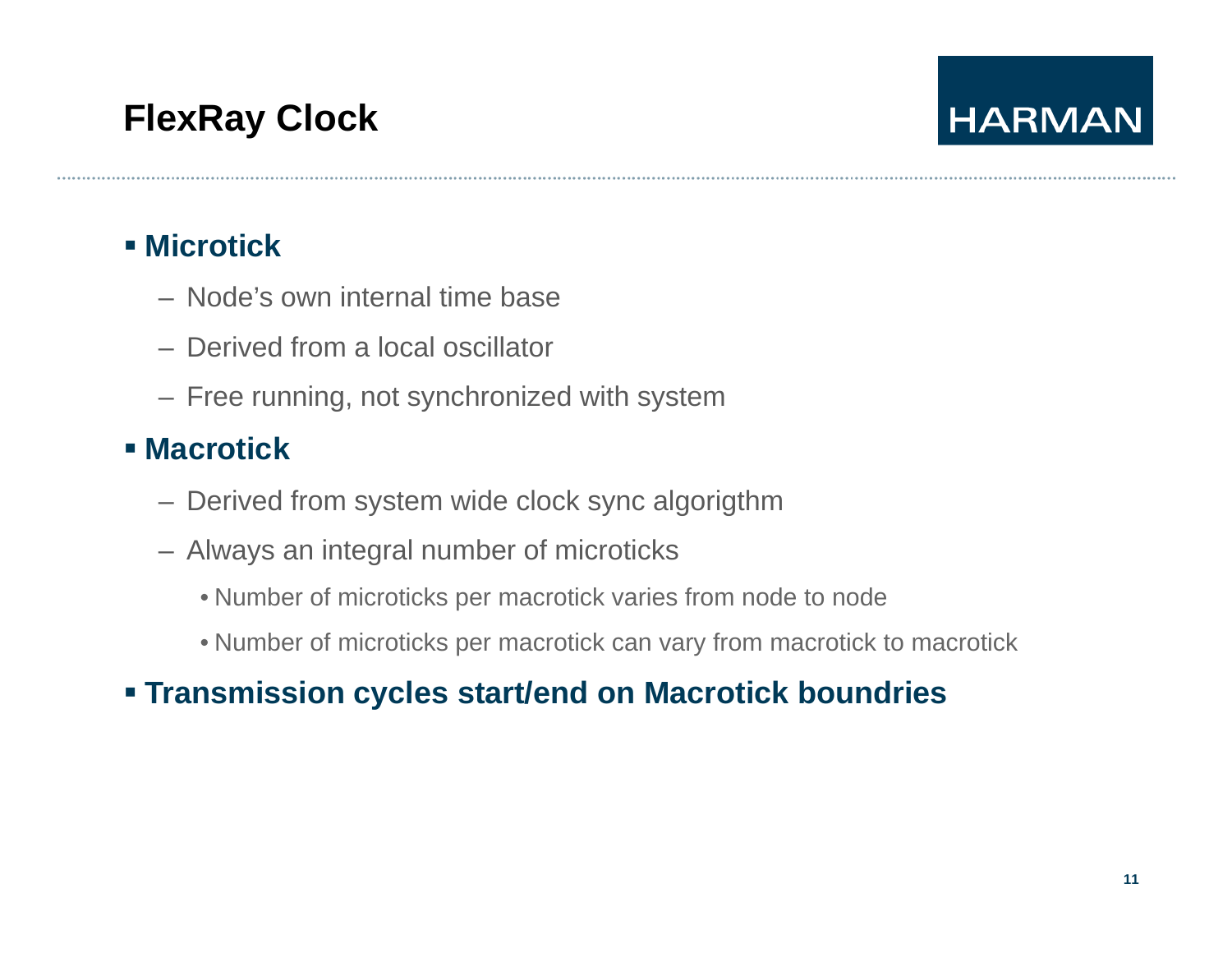

#### **Communications based on a recurring sequence of 64 communication c ycles numbered 0-63**

#### **Exatic Segment**

– Present in every cycle, used for time-triggered communications

#### **Dynamic Segment**

– Optionally present in the communication cycle and is used for ad-hoc, event-driven communication

#### **Symbol Window**

– Optionally present in the communication cycle and is used to transmit FlexRay defined symbols

#### **Network Idle Time (NIT)**

– NIT is used by each node to calculate and apply clock correction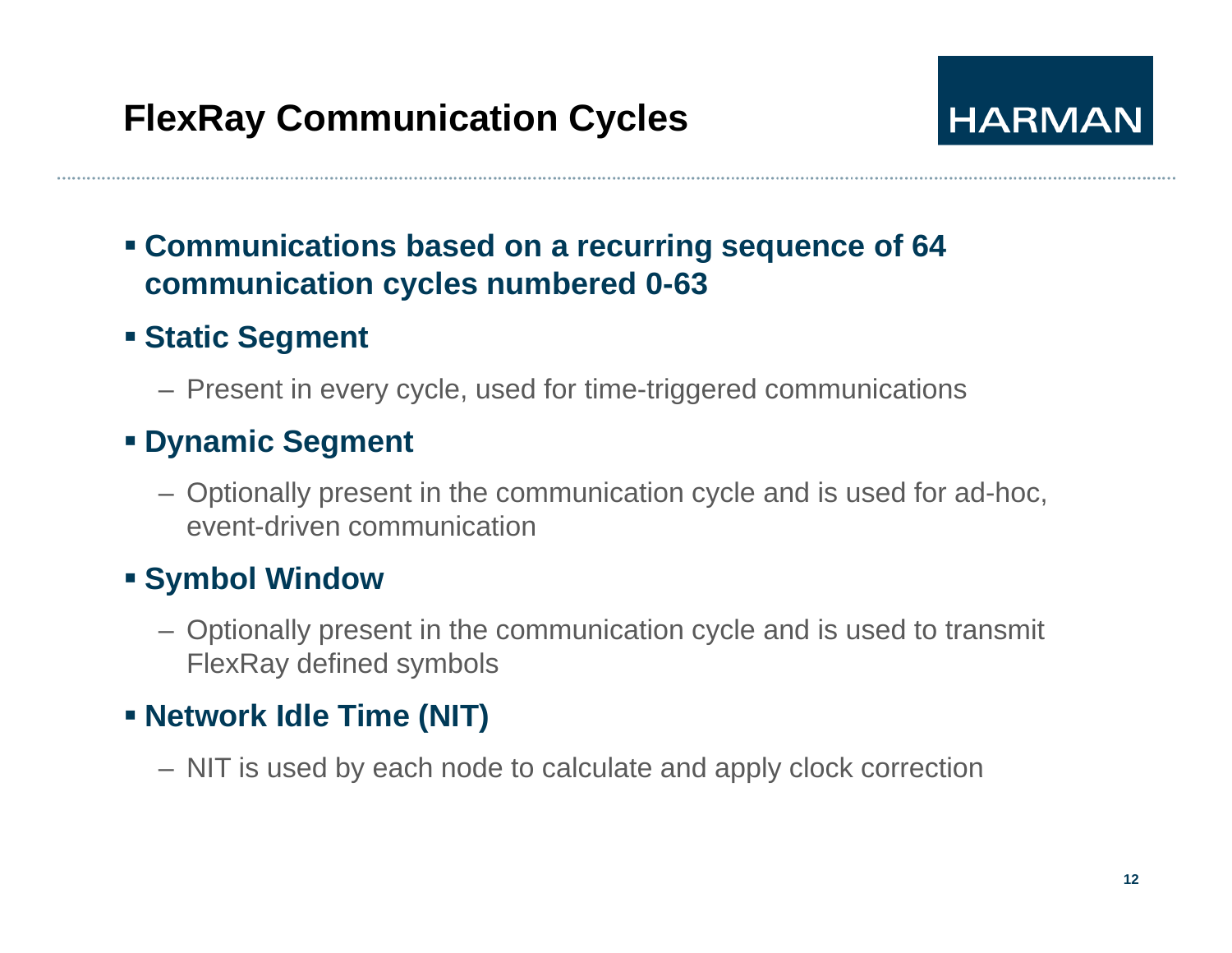## **Communication cycle**

# **HARMAN**

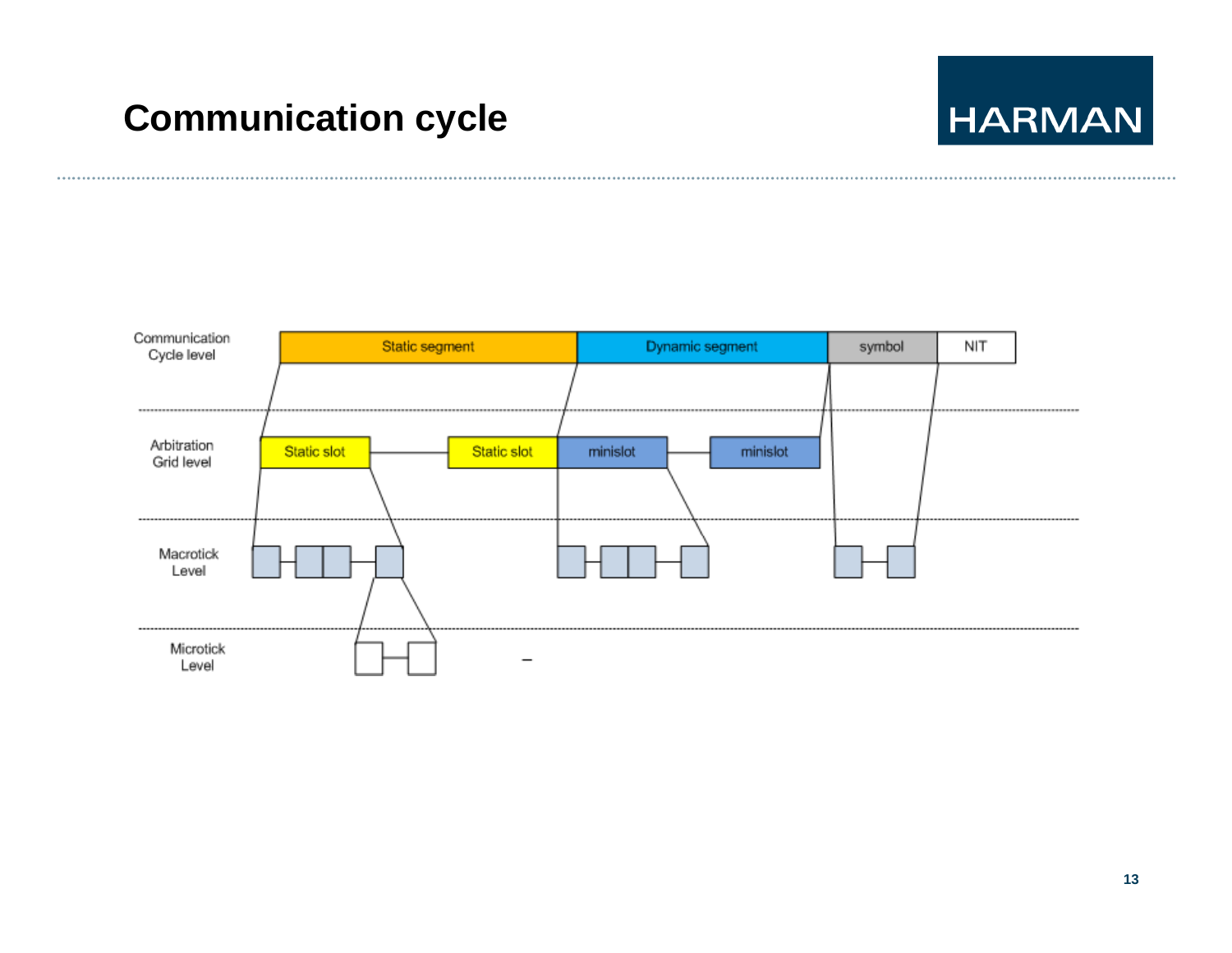



- **http://www.ip-extreme.com/downloads/flexray\_mb\_wp.pdf**
- **http://www ece cmu edu/ ece649/lectures/21 flexray pdf http://www.ece.cmu.edu/~ece649/lectures/21\_flexray.pdf**
- **http://www.flexray.com/products/protocol%20overview.pdf**